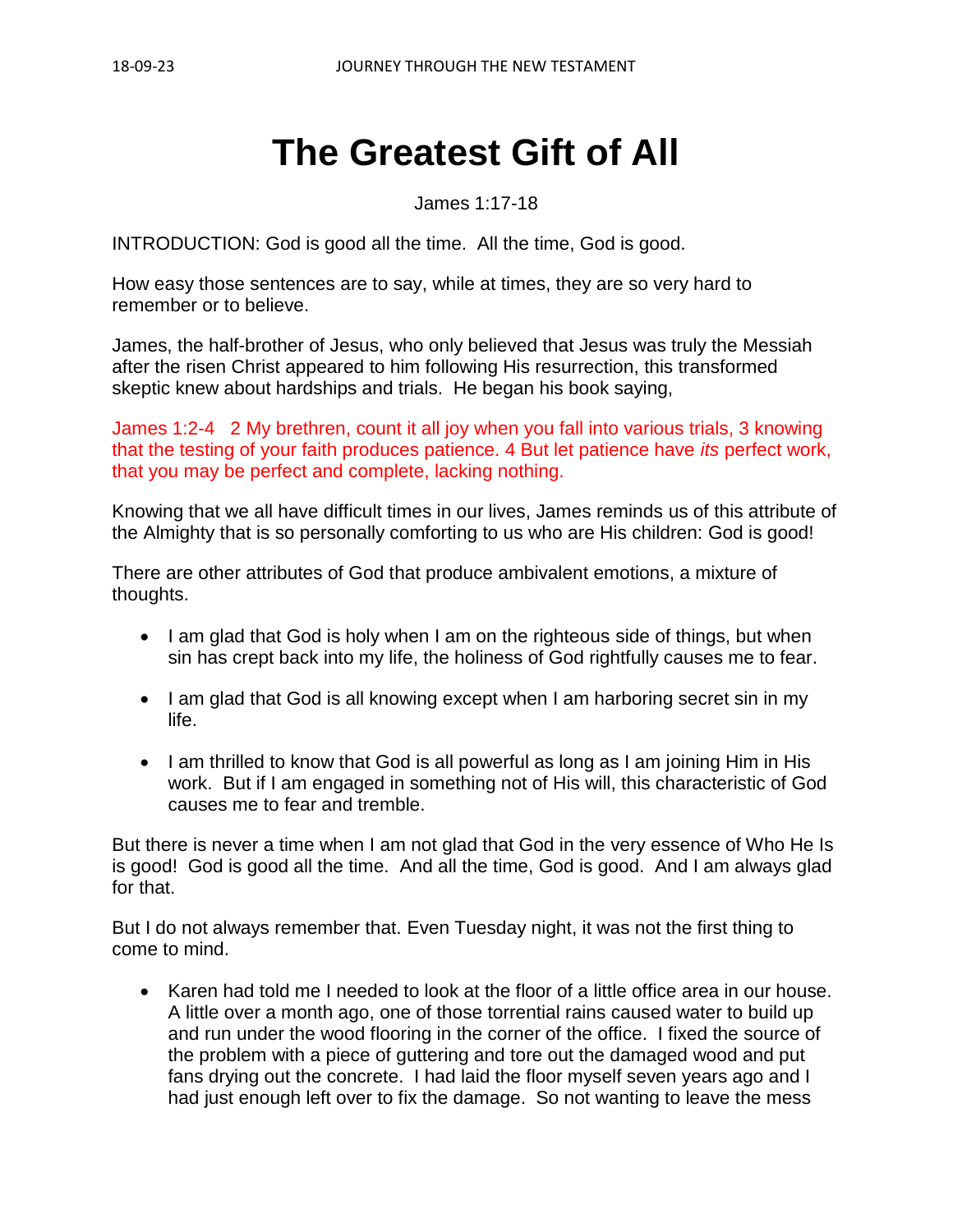while I went to Brazil, I hurried and did the repair and finished the night before I left for Brazil. It looked great, like it never happened.

When I looked at it Tuesday night, I realized immediately, I should not have rushed the drying of the concrete. Two places showed that there was still residual moisture and two new spots of damage showed up.

I am just confessing – the goodness of God was not my first thought.

• I am a slow learner. While still really sad about the floor, I started tackling my project for the night. I had a wall on which I was installing some click lock siding. My plan was to work until about 9, then relax for an hour and go to bed. And I made really great progress. A few minutes after 9, I got to a good stopping point, stepped back to admire the new look of the wall, and said, "Oh no!"

I realized that in my haste to hang board after board, I covered a wall outlet. I guess you figured it out by now. My next thought was not about the goodness of God. But it should have been, and it was before long; it just should have come more quickly. I removed all the siding until I got back down to the outlet, cut it out of the board that covered it, put it back, reinstalled the other twenty pieces I had to remove to get back to the problem and went to bed at 11:30.

God is good, all the time!

I still don´t know what I am going to do about the floor, but God is good. And God is good all the time.

So, James reminds us. I need to be reminded. Do you need to be reminded?

James 1:17–18 17 Every good gift and every perfect gift is from above, and comes down from the Father of lights, with whom there is no variation or shadow of turning. 18 Of His own will He brought us forth by the word of truth, that we might be a kind of firstfruits of His creatures.

Our always good God gives good gifts. Those gifts are good, not just in value, but as the word implies in moral quality. And they are perfect, which means that they are given to accomplish God´s good purpose.

And this good God who created all the heavenly bodies, including those that give light, does His gift giving more steadily than these heavenly lights shine their light upon the earth. For their light varies with the conditions of the atmosphere, and their light is dimmed sometimes by objects casting shadows.

But not God. He is always good. His gifts are always good and purposeful. Every good thing that we have, every good thing that has or will happen in our lives, is a gift from God.

Then, in verse 18 James talks about God´s greatest gift. (Re-read vs. 18.)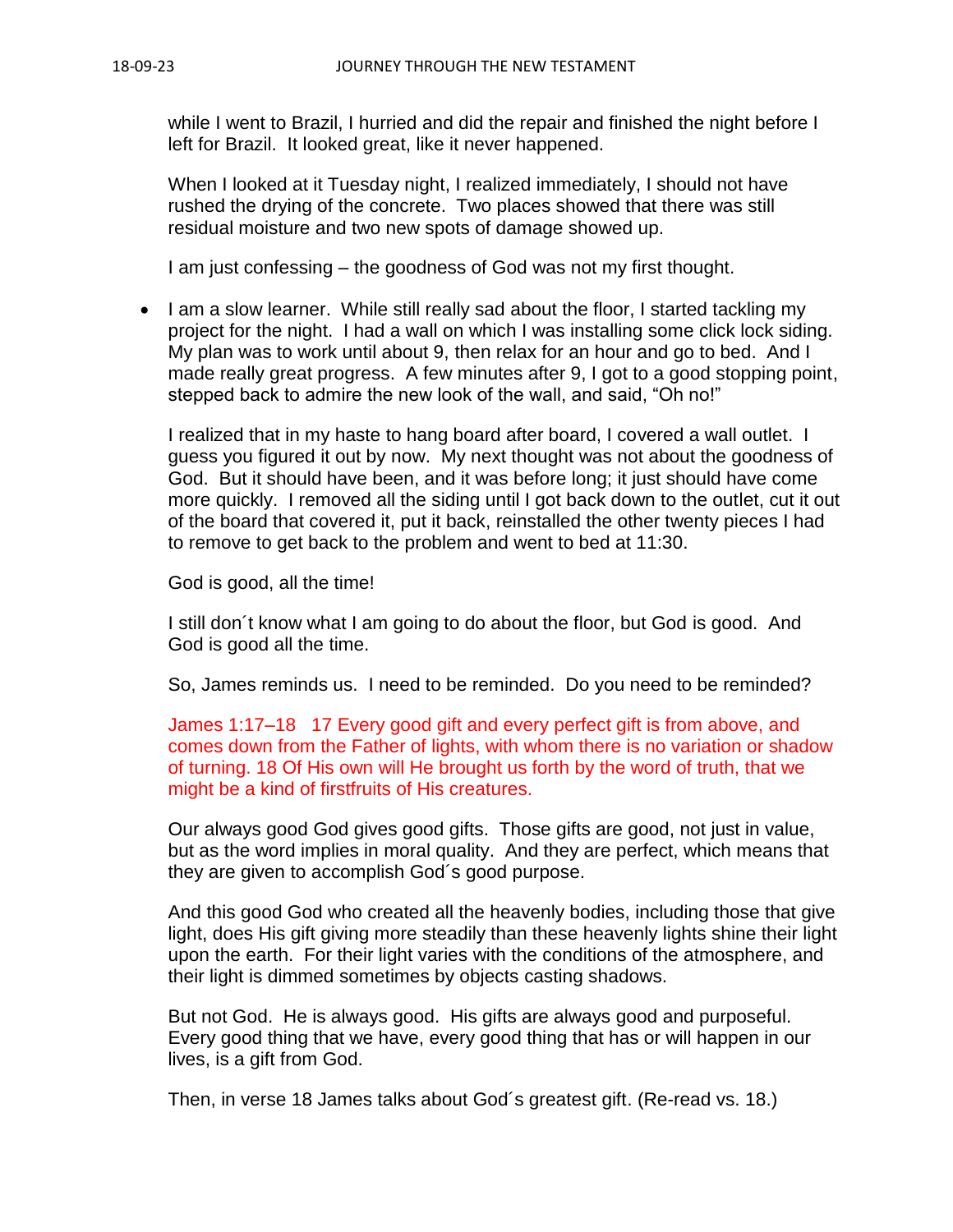## **I. GOD´S GREATEST GIFT IS THE GIFT OF HIMSELF AS JESUS, THE CHRIST.**

# **THE GREATEST GIFT OF GOD THE FATHER WAS TO GIVE GOD THE SON AS THE SACRIFICE FOR OUR SINS.**

James tells us that this great gift which made possible our salvation was the result of God´s own will. Through the word of truth, which in Ephesians, Paul identifies as the gospel (Eph. 1:13). He tells the Jews of the dispersion who have trusted in Christ that God made them to be some of the firstfruits of all of those He would save by grace through faith.

Why is the sacrifice of Jesus upon the cross the greatest gift God ever gave?

- Because this gift allows people to receive eternal life rather than eternal condemnation through faith in Christ. Romans 6:23 For the wages of sin *is* death, but the gift of God *is* eternal life in Christ Jesus our Lord.
- Because the sacrifice of Christ upon the cross purchased our redemption. We were slaves to sin, but the shed blood of Jesus Christ sets us free.
- Because Jesus´ death for our sins upon the cross made it possible for us to be adopted into God´s forever family and to in fact become the children of God.
- Only through what Jesus did for us upon the cross do we have peace.
- Only through the cross do we have hope.
- Only through the cross do we have rest and joy.

And that is why Jesus gave us two ordinances: baptism and the Lord´s Supper.

An ordinance is a practice that carries spiritual significance.

In baptism, a new believer is testifying that they have died to the old life of sin and been raised by God to walk in newness of life through faith in Christ.

In the Lord´s Supper, we remember Jesus´ sacrificial death upon the cross.

So, this morning, we are going to take time to remember our always good God who gives good and perfect gifts and the greatest gift He has ever given by participating in the Lord´s Supper. If you have trusted Jesus as your personal Lord and Savior and you desire to join us in this remembrance of Him, we invite you to do so.

## REMEMBRANCE OF GOD´S GREATEST GIFT BY PARTAKING OF THE LORD´S SUPPER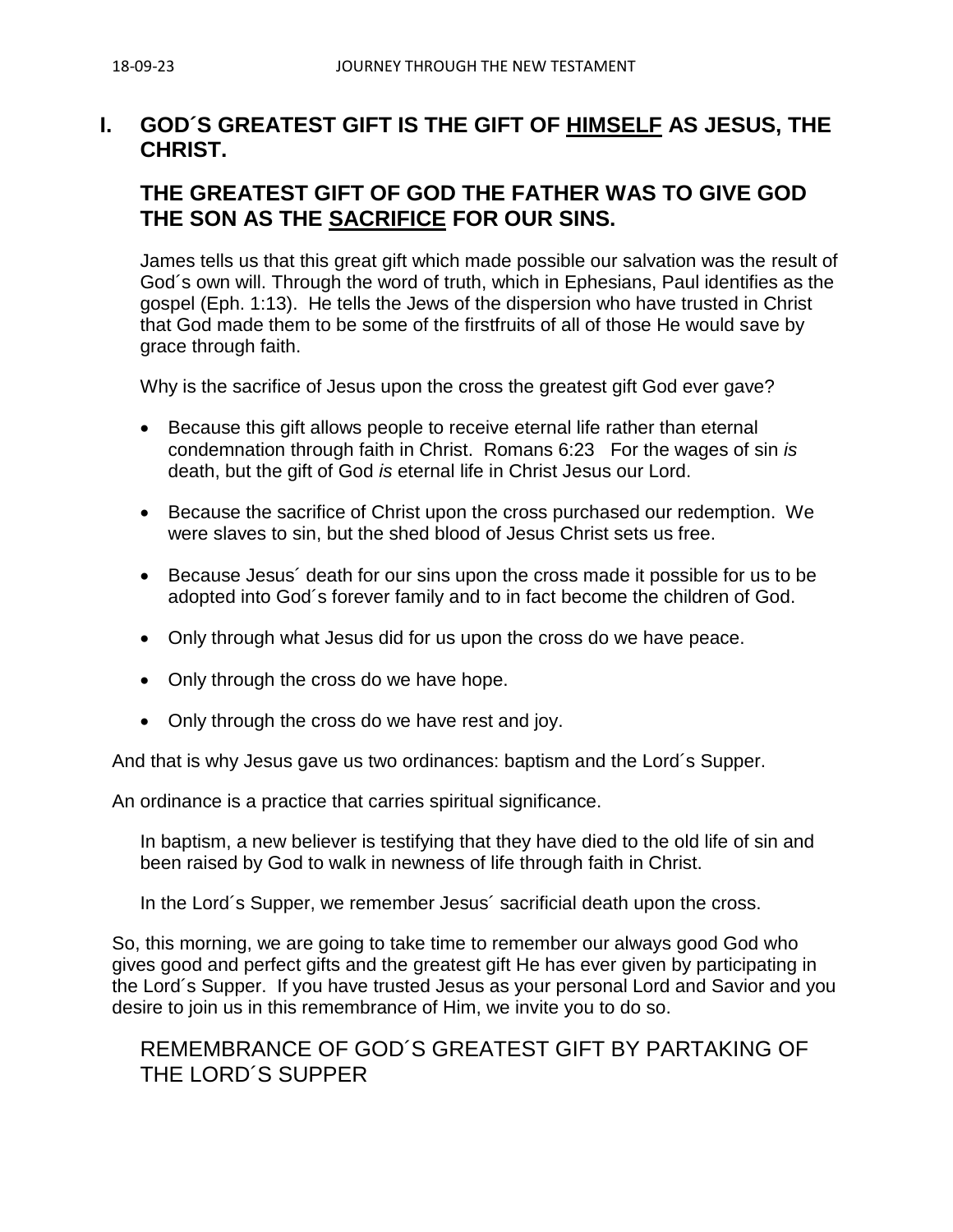A. First we make Preparation

1 Corinthians 11:27–28 27 Therefore whoever eats this bread or drinks *this* cup of the Lord in an unworthy manner will be guilty of the body and blood of the Lord. 28 But let a man examine himself, and so let him eat of the bread and drink of the cup.

We avoid taking the bread and cup in an unworthy manner by

- 1. Being thoughtful about what Jesus did on the cross.
	- Think about the difference Jesus and His death upon the cross makes in your own life.
	- Think about your forgiveness, redemption, your salvation.
	- Think about the peace, the joy, the hope His sacrifice has brought to you.
- 2. Repenting of and confessing sin not trying to remember Jesus and the cross but at the same time clinging to sin in our lives.
- B. Participation
	- 1. Bread unleavened Jesus without sin

Jesus took the bread and gave thanks.

"This is My body which is broken for you. Do this in remembrance of Me."

2. Cup – pictures for us the blood of Jesus shed upon the cross for our sins. For without the shedding of blood, there is no forgiveness of sin.

Jesus gave thanks for the cup.

"This cup is the new covenant in My blood. This do, in remembrance of Me."

# **II. GOD´S GREATEST GIFT SHOULD BRING A PERPETUAL RESPONSE FROM BELIEVERS.**

#### **A. Faith during the tough times**

### **B. Faithfulness**

- 1. Personal and corporate worship
- 2. Bible reading and study
- 3. Assembling as a church to promote love and good works among each other